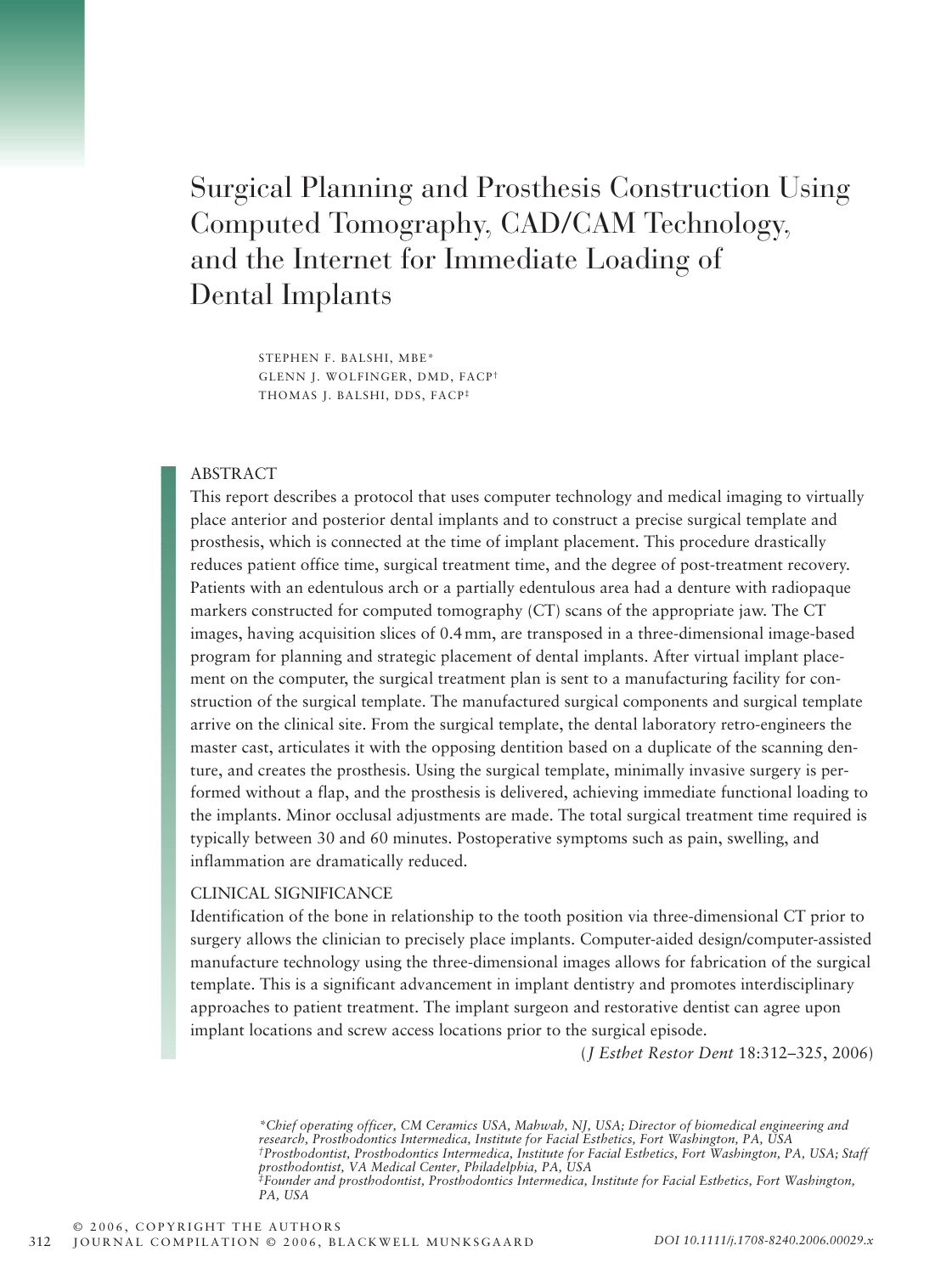# INTRODUCTION

Patient treatment with dental implants for oral reconstruction originally required a two-stage process: implant placement itself, followed by abutment connection months later.<sup>1</sup> More recently, many studies have shown comparable osseointegration success rates with immediate loading of implants, $2-28$ in some cases minimizing treatment time to a single visit.<sup>9-12,14,18,19,28</sup> With the use of computed tomography (CT), computer-aided design/computer-assisted manufacture (CAD/CAM) technology, and the Internet, implant dentistry is now evolving so that surgical treatment time is minimized to 1 hour or less.

Treatment planning with dental implants, typically done with the use of periapical and panoramic radiographs, has provided sufficient information for successful planning in the past; however, there is no clear precision for the placement of the implants.<sup>29</sup> CT is a medical imaging technique where images are digitally acquired in slices. These slices are then reformatted into virtually any two-dimensional (2D) or three-dimensional (3D) perspective.30 The ability of the computer software to reformat computerized axial tomograms into 2D and 3D image orientations with a 1:1 replication allows more accurate planning for implant placement.<sup>31</sup>

One of the first computer software programs (SimPlant, Materialise, Columbia, MD, USA) that used CT images had the capability of planning and practicing surgery, but had no direct way to correlate computer images to the mouth. Other CT/CAD/CAM systems offer the ability to place implants in the bone with a developed drill guide; however, they do not provide for an immediate prosthesis.

The 3D computer-assisted technology is continually expanding. A 3D image-based program (NobelGuide powered by Procera, Nobel Biocare AB, Göteborg, Sweden) for converting CT slices into the 3D space, along with planning and placement of dental implants, was recently introduced. This program allows the user to view a selected 3D image volume of the patient's bone and prosthetic appliance as a 3D scene in which these image-derived features can be rotated on all axes to provide any desired perspective. Exact virtual representations of the implants, abutments, and other surgical accessories can be inserted into the 3D scene and positioned in the precise 3D coordinates that the planner/clinician deems appropriate. These virtual representations can then be rotated with the imagederived features.

The intention of this article is to report a thorough explanation of the current protocol for interactive

imaging and virtual implant planning. This current protocol has evolved from the original design techniques previously reported.32 This article will also discuss the limitations of the protocol and proper patient selection.

# MATERIALS AND METHODS

#### **Pre-treatment Procedures**

The technique illustrated here for a surgical template and prosthesis construction is dependent on the patient's existing denture because the definitive fixed prosthesis created from the imaging and prototyping models is a virtual clone of the original denture in a fixed bridge configuration.<sup>33</sup> Therefore, all the characteristics of the original denture, such as centric and vertical positions and tooth arrangement, are transferred to the end esthetic result. Other characteristics of the original denture, such as thickness and extensions of the buccal flanges, are also transferred to the surgical template. Furthermore, it is imperative to achieve excellent soft tissue adaptation so that the surgical template will seat in the mouth as precisely as the original denture does.

Once the patient and clinician are satisfied with the characteristics of the original denture, either the original denture itself or an exact duplicate of it is then prepared as the scanning prosthesis. This denture is dotted with radiopaque markers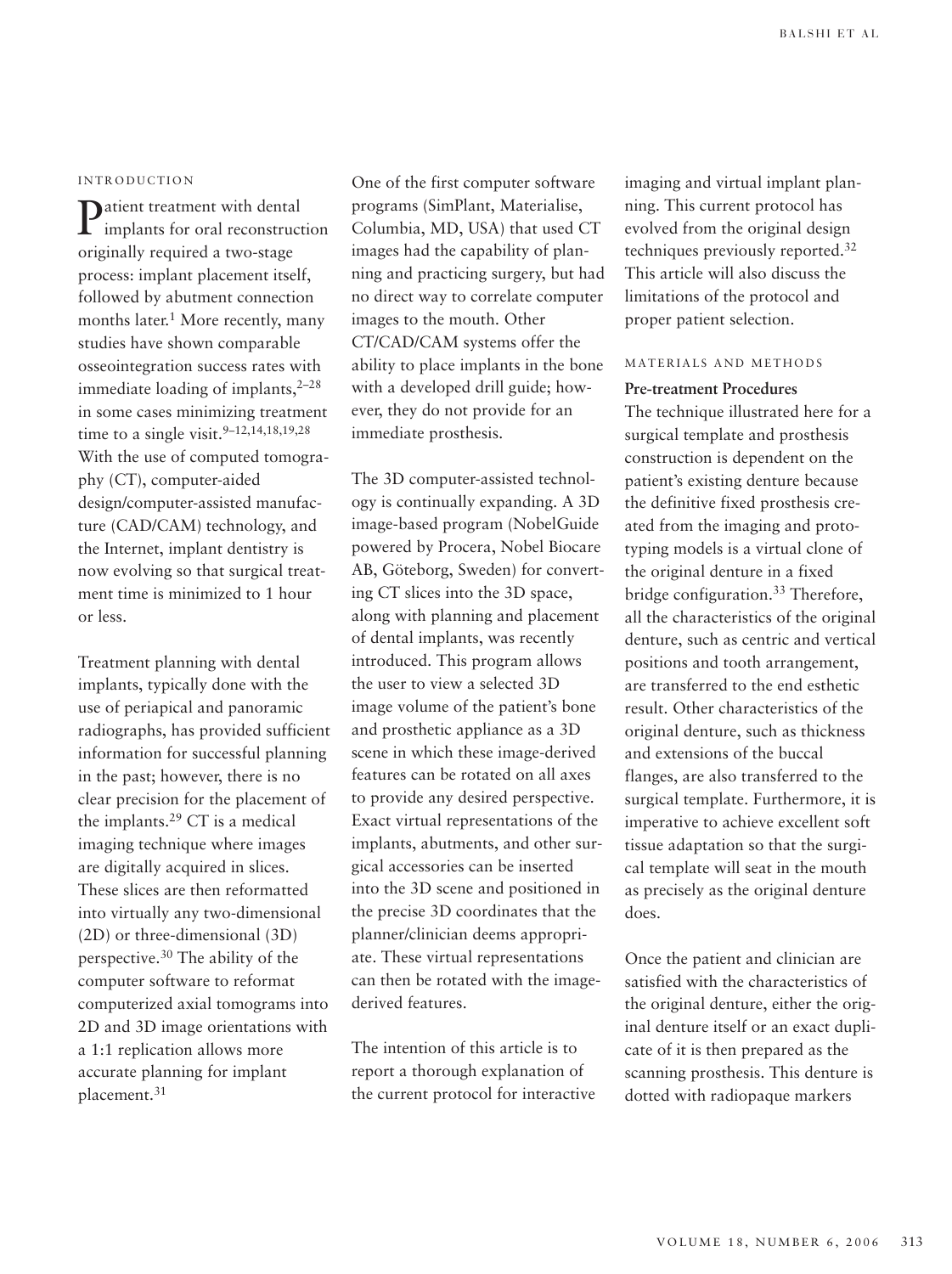(gutta-percha, Coltene-Whaledent, Cuyahoga Falls, OH, USA) at approximately 10 to 12 sites at different levels in relation to the occlusal plane, with each site about 1.5 mm in circumference (Figure 1). Vinyl polysiloxane bite registration paste (Regisil, Dentsply, Milford, DE, USA) is used to create a centric occlusion index at this stage to stabilize the denture and opposing dentition during the CT scanning procedure.

A double-scan technique is used to acquire the CT data. Either spiral CT scanners or cone-beam CT scanners can be used. The data acquisition from the CT scan must be compatible and adequately detailed—slices of about 0.4 mm to acquire images of the jaws being treated. The first scan is performed with the patient wearing the scanning denture and the bite index in place, ensuring the correct

placement of the denture and arrangement of teeth during the scan. The second scan is then performed with the scanning denture alone positioned in the CT scanner in the same orientation as it was during the first scan. After the CT scanning procedures, the bite index is preserved for the upcoming laboratory procedures.

The computer software uses the radiopaque markers laced in the scanning denture to perform an accurate fusion of the two separate scans. Resulting from this fusion is an exact representation of the patient's bone structure and scanning denture in 3D space. At this point, the virtual surgical procedure can be performed.

The computer software uses two viewing panels to see the imagederived features. The panel on the left is used for visualizing an



*Figure 1. Frontal view of a maxillary scanning prosthesis, laced with gutta-percha markers, opposing a screw-retained all-acrylic mandibular implant prosthesis.*

overview of the 3D scene, which can be rotated around all axes. The right panel is the slice viewer, which can be altered by moving along the slice curve in the left panel (Figure 2). Moving along the slice curve allows the user to assess bony contours and defects and to ultimately identify the optimal positions for implant placement. The implants are then placed into the 3D scene. Automatically brought into the 3D scene with each implant are the virtual representations of the abutment (guided abutment, Nobel Biocare USA, Yorba Linda, CA, USA) and the stainless steel sleeves of the surgical template (Figure 3). These components are fixed based on the positioning of the implant, so proper implant placement must take into consideration these surgical components as well. When all implants and abutments are virtually placed in the 3D scene, the virtual prosthesis can be overlaid onto the image to evaluate the position of the implants in relationship to the prosthesis. Lastly, three or four horizontal stabilizing pins—for fully edentulous patients—must be positioned to secure the correct location of the surgical template during the clinical implant placement (Figure 4). The inclination, depth, and distance from other virtual components of the anchor pins need to be considered when adding them to the virtual planning. Once the virtual planning is completed, the planning files are sent through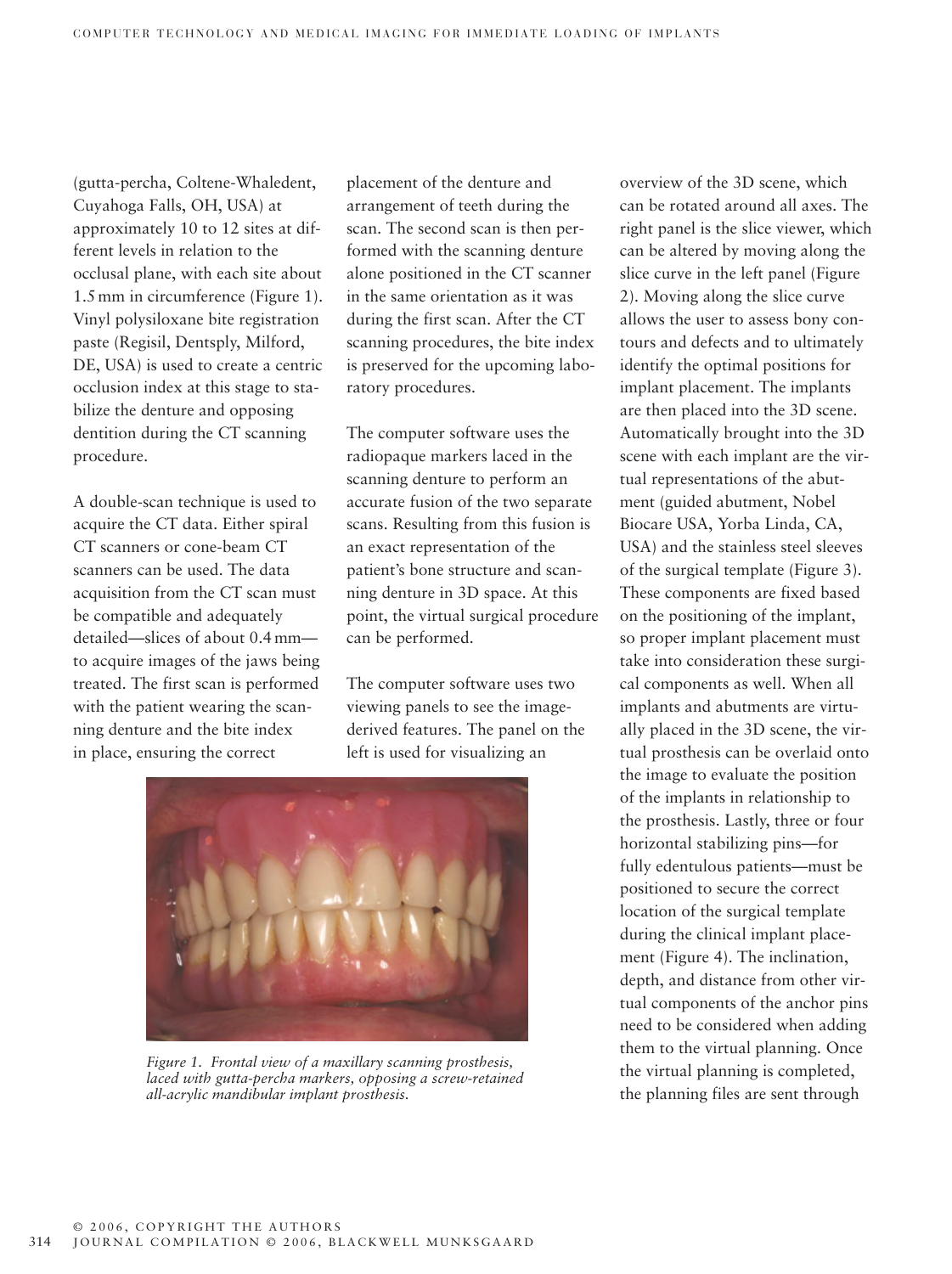the Internet to the Procera manufacturing facility (Nobel Biocare AB) for surgical template, duplicate denture, and surgical accessory construction. The duplicate denture is necessary for a laboratory to articulate the master cast with the opposing model.



*Figure 2. Computer-generated images of a fully edentulous maxillary arch that were converted from the double computed tomography scan technique using the Procera System software package. The left panel illustrates the threedimensional image of the patient's bone structure, while the right panel shows a two-dimensional image of the cross-section of bone at the selected location.*



*Figure 3. Computer-generated three-dimensional images of the transmucosal abutments positioned on the implants.*

The current surgical template is constructed stereolithically of a light-sensitive resin using the computer data files from the virtual implant planning. The duplicate denture is constructed in the same manner using the 3D computer file of the scanning denture. Therefore, both of these items are sensitive to moisture and ultraviolet (UV) light. It is important for both the clinician and the laboratory to keep these materials in the UV protective plastic bag in conjunction with the moisture absorber when they are not being used to fabricate the temporary or final prosthesis.

The surgical template contains all the necessary information for making the master cast, on which a permanent or provisional prosthesis can be fabricated. Because the tissue-bearing surface of the surgical template and duplicate denture are identical, the surgical template can be articulated with the opposing model. The bite registration applied during the CT scanning procedure is used to verify the relationship of the duplicate denture with the opposing model. Once articulated, the duplicate denture is removed and the surgical template is set into place (Figure 5). This allows for the fabrication of the surgical index (Figure 6), which is used to accurately seat the surgical template in the patient.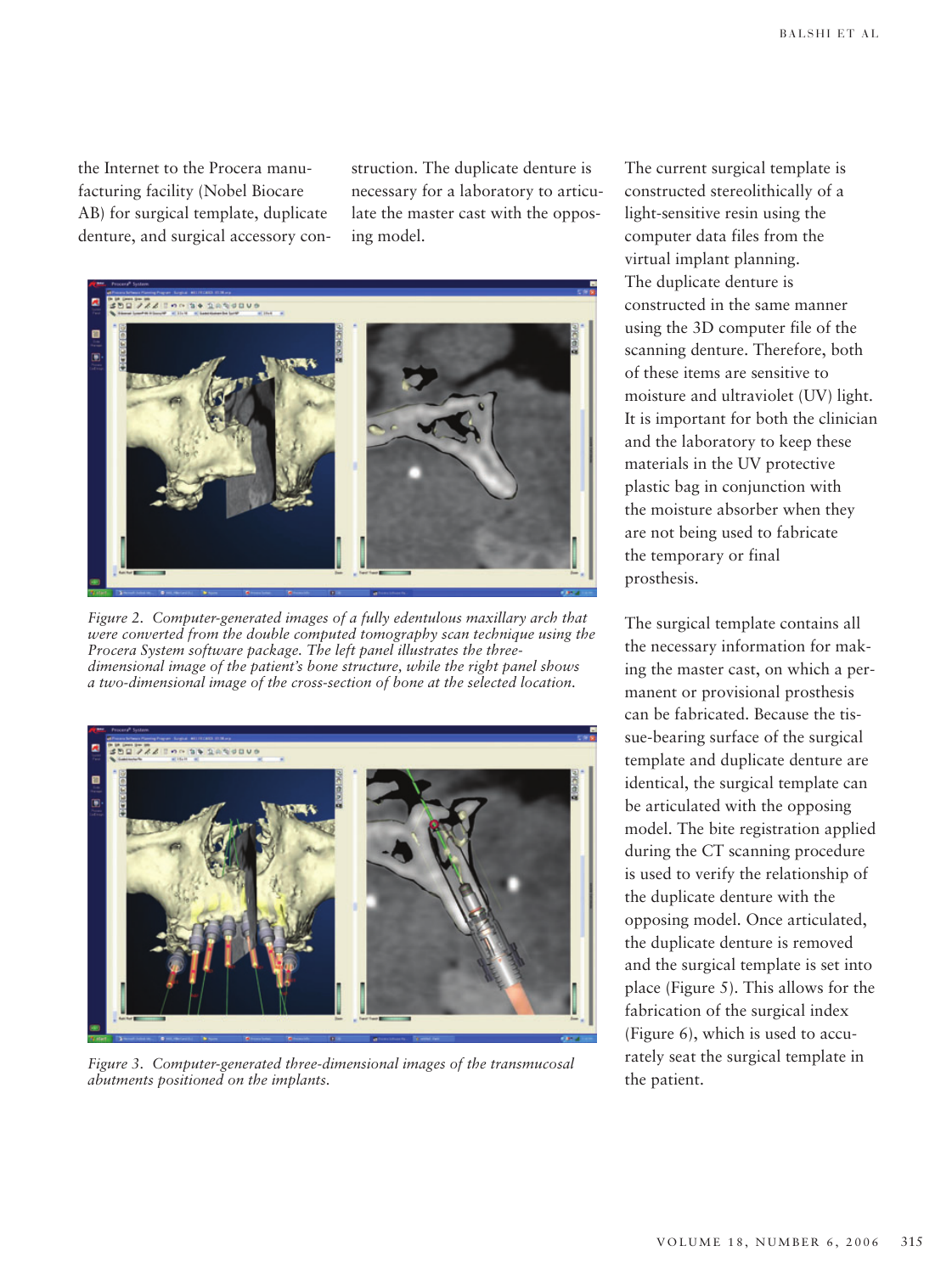#### **Surgical Procedure**

The patient is prepared and anesthetized in the typical approach for dental implant surgery. The surgical template is positioned using the surgical index that was fabricated in the laboratory (Figure 7). Vertical pressure applied in the centric position properly seats the surgical template for horizontal anchor pin insertion. Using a 1.5-mm twist drill, the sites for the horizontal stabilizing pins are created and the pins are inserted. The surgical template is now set in place with good initial stability and the surgical



*Figure 4. Computer-generated three-dimensional images of the virtual prosthesis with its relation to the implant positions. Horizontal anchor pins will stabilize the surgical guide as the implants are placed.*

index can be removed (Figure 8). To provide further stability, the surgical template is attached to strategically placed implants in the anterior sleeves. First, the counterbore is used in one of the selected sleeves. This spade-like drill is designed to remove the soft tissue over the eventual implant site and clears the path for the osteotomy drills. Twist drills are then used in conjunction with a precise handheld drill guide until the desired depth and width of the osteotomy are attained. These drill guides have evolved from the original design to resemble the drill guides that were specifically designed for placement in the pterygomaxillary region.33 Optional drill stops can be placed on the twist drills so the clinician does not overprepare the osteotomy. The exact dimensions of each site are determined in the virtual planning on the computer. The predetermined implant size accord-



*Figure 5. Lateral view of the articulated surgical template with the opposing model.*



*Figure 6. Lateral view of the surgical index, used to ensure an accurate relationship between the surgical guide and opposing dentition once removed from articulator.*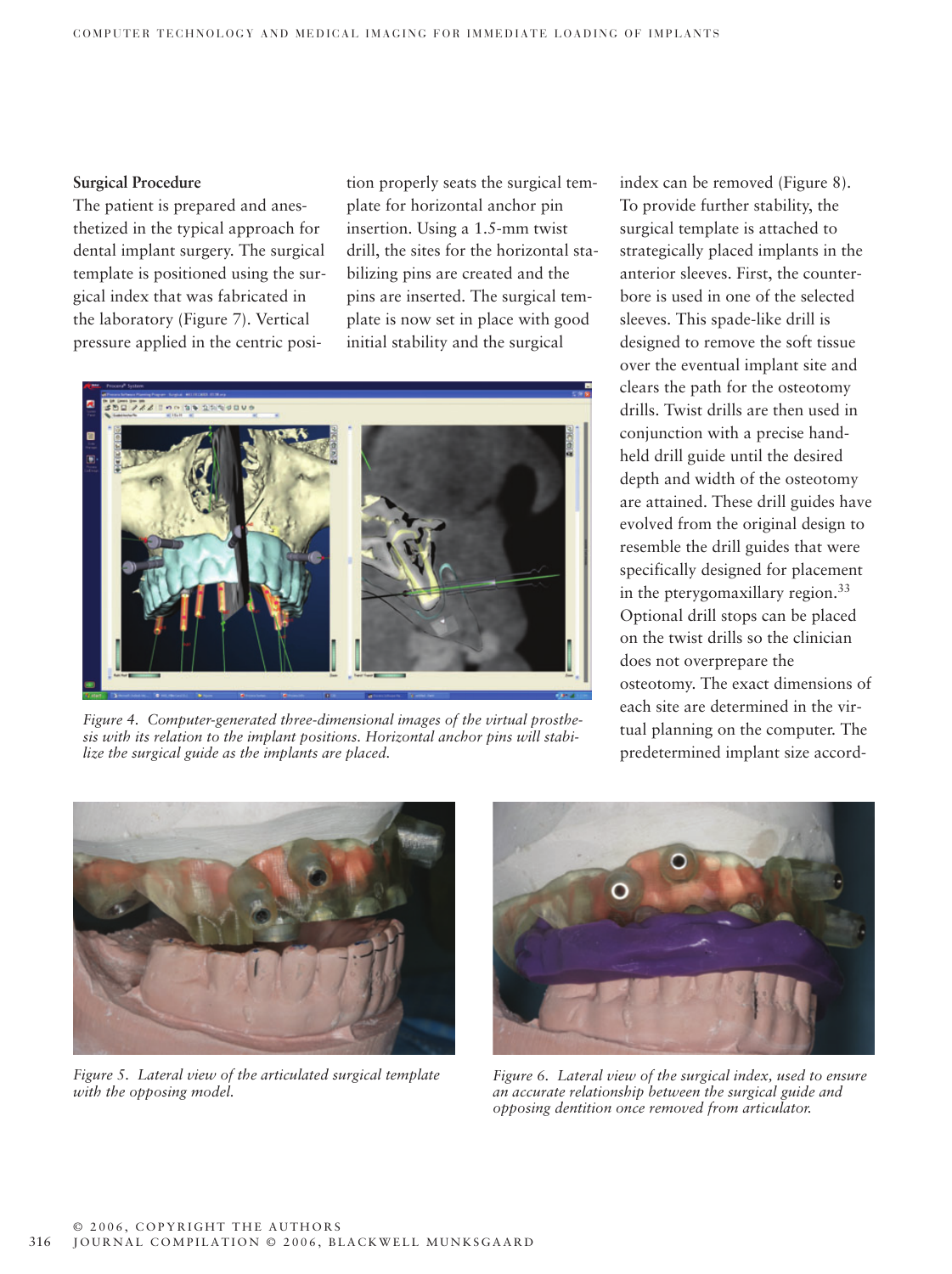ing to the operating map can then be placed into the prepared osteotomy site using a depth-controlling fixture mount specific for the diameter of the implant and the stainless steel sleeve that is incorporated into the surgical template. The implants are rough surfaced and have either an internal hex

(NobelReplace, Nobel Biocare USA) or external hex head connections (Mk III, NobelSpeedy, Nobel Biocare USA). It is critical not to overtighten the implant at the time of insertion as it may alter the orientation of the surgical template (Figure 9). The template abutment, a specifically designed abutment

with expanding sidewalls, is inserted into the same surgical sleeve as the implant and stabilizes the surgical template at this implant position while additional sites are being prepared (Figure 10). This template abutment also prevents the soft tissue from collapsing above the implant hexes. The other



*Figure 7. Frontal view of the installation of the surgical template using the surgical index as a reference.*



*Figure 8. Occlusal view of surgical template installed and stabilized with four horizontal anchor pins. Treatment planning was for six implants anterior to the maxillary sinuses and two implants posterior to the sinuses in the pterygomaxillary region.*



*Figure 9. The first implant is used as a stabilizing implant by placing a template abutment, locking the surgical template in place in the relation to that implant.*



*Figure 10. After placement of the template abutment, the surgical template is now stabilized in a vertical position as well as a horizontal position from the previously placed anchor.*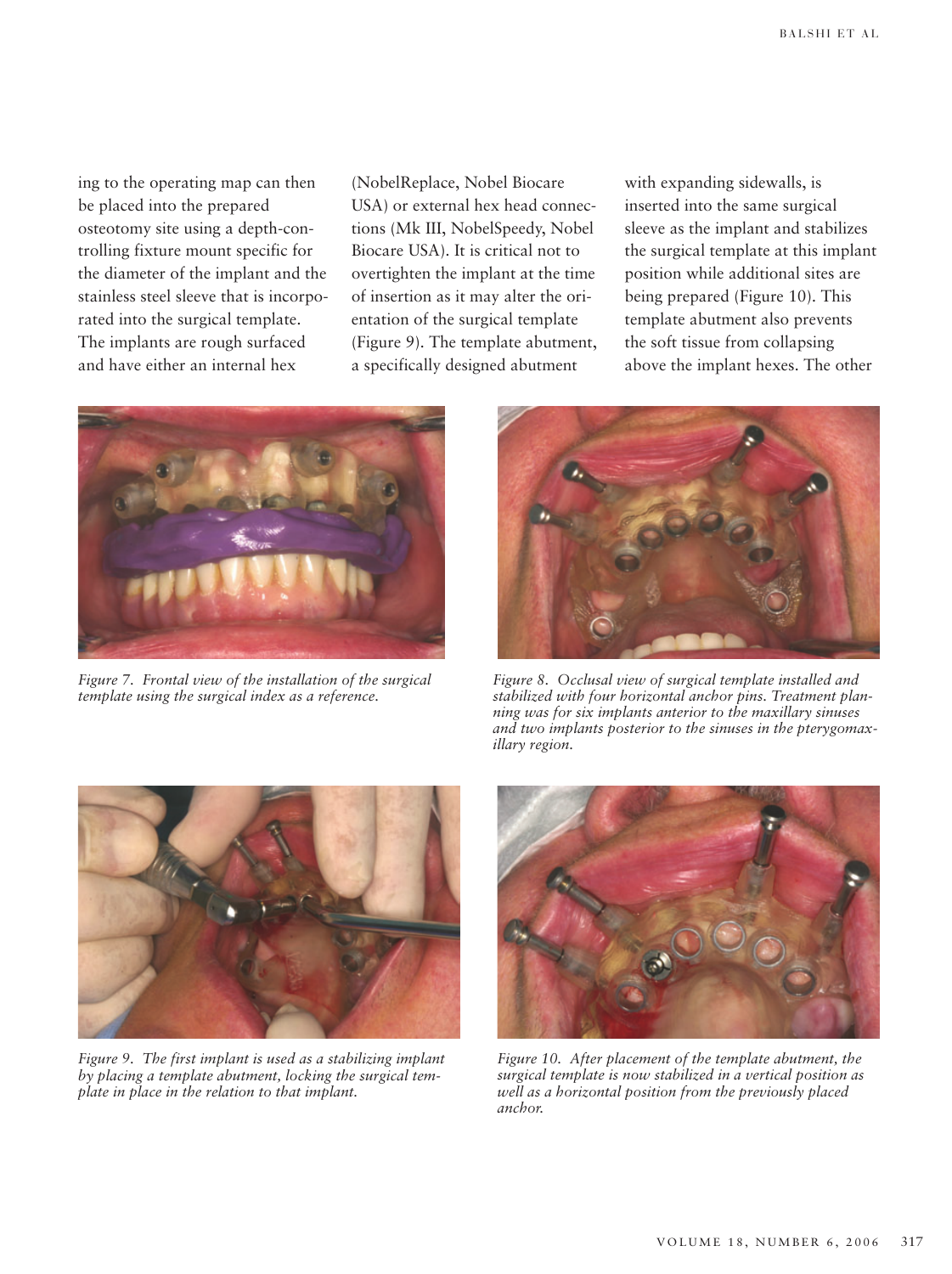strategically selected sites are prepared in the same manner; implants are placed and the template abutments are connected. The number of implant sites used for surgical template stabilization will depend on the virtual treatment plan. For a fully edentulous arch with both anterior and posterior implants, two or three template abutments may be necessary. For a partially edentulous scenario, only one template abutment may be required.

Once a sufficient number of template abutments are connected and the surgical template is firmly anchored, the remaining implants can be placed (Figure 11). The clinician does not need to totally prepare the remaining osteotomies for each site one at a time. Each step, as previously described, can be performed to all the remaining implant locations. After all implants have been seated and the template abutments have been removed, the horizontal anchoring pins and surgical template can also be removed.

The implants can be visualized in their subgingival positions (Figure 12). The prosthesis delivery is performed rapidly after removal of the surgical template in order to take advantage of the patency of the soft tissue openings that exist from placement of the template abutments. The soft tissue openings are checked for clear access to the implants. The screw-retained nonengaging self-adjusting guided abutments are positioned into the appropriate cylinders of the prosthesis (Figure 13). The prosthesis is then delivered, assuring that the abutments are seated flush on each implant. The screws are tightened to 35 N/cm, which results in two outcomes: (1) secure tightening

between the guided abutment and implant and (2) secure metal-tometal contact between the expanding wings of the guided abutment and the prosthesis. Any necessary occlusal adjustments are made and screw access holes are sealed.

The completed restoration should have a precise fit at the implant abutment interface, as observed in the panoramic radiograph (Figure 14), and the prosthesis should appear to have an esthetic arrangement similar to that which preoperatively existed with the patient's scanning denture (Figure 15A–C).

# DISCUSSION

Computer technology and medical imaging have elevated expectations in implant dentistry. In the fastpaced world where style and appearance are premium, this protocol requires the patient to have as



*Figure 11. Twist drill guides are used to ensure proper preparation of the osteotomy sites. This Regular Platform 2-mm drill guide is positioned to prepare the left pterygomaxillary implant site.*



*Figure 12. Implants are visible when surgical template is removed, illustrating a flapless procedure.*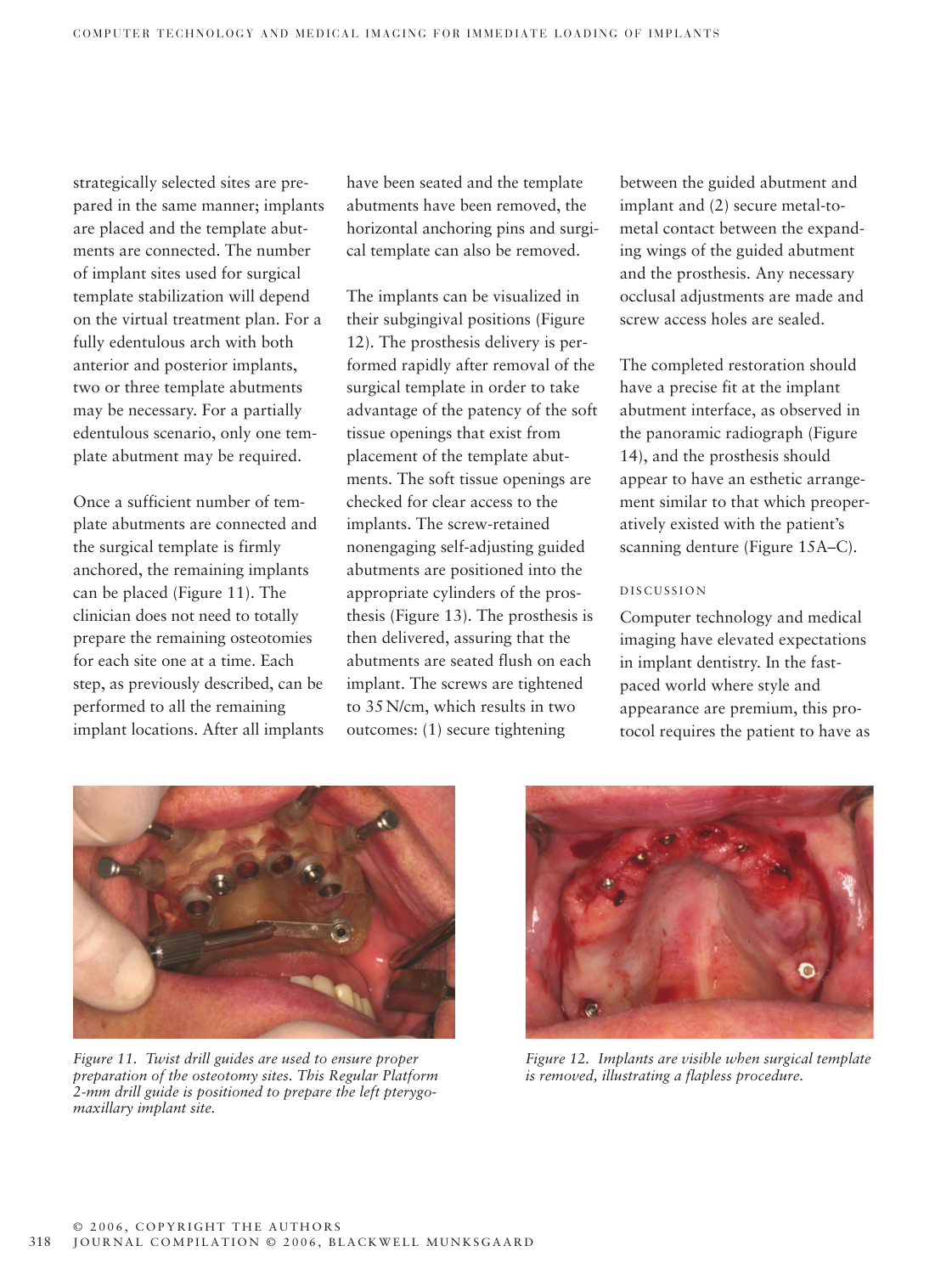few as two visits: (1) the initial exam, preparation of an acceptable scanning denture, and CT scan and (2) the less-than-60-minutes operation. In addition to the duration of treatment, there is also a decrease in the postoperative recovery period from the minimally invasive procedure. The use of a flapless surgery decreases the amount of swelling and inflammation, thereby resulting in less discomfort and pain.

This technique is successful for placement of implants in all areas of the mouth. Implants placed posterior to the sinus in the maxilla or posterior to the mental foramen in the mandible are done so with more confidence. With this computerguided protocol, there is a significant decreased risk of parethesia, because the placement of the implants is predetermined in the virtual planning. Longer implants

can be placed to increase primary stability.

### **Pretreatment Considerations**

Not all patients are immediate candidates for NobelGuide. Currently, patients who present with natural teeth in the area of the intended implant reconstruction must have extractions performed prior to proceeding with this protocol. Many patients are not willing to commit



*Figure 13. Expandable titanium abutments are positioned into the final prostheses.*



*Figure 14. Panoramic radiograph taken immediately after implant placement and all-acrylic provisional prosthesis delivery.*



*Figure 15. A, Articulated duplicate denture that was created with computer-aided design/computer-assisted manufacture to identically resemble the scanning prosthesis. B, Articulated provisional prosthesis that illustrates a similar esthetic arrangement as the duplicate denture in Figure 15A. C, Postoperative frontal view of immediate maxillary provisional prosthesis in place.*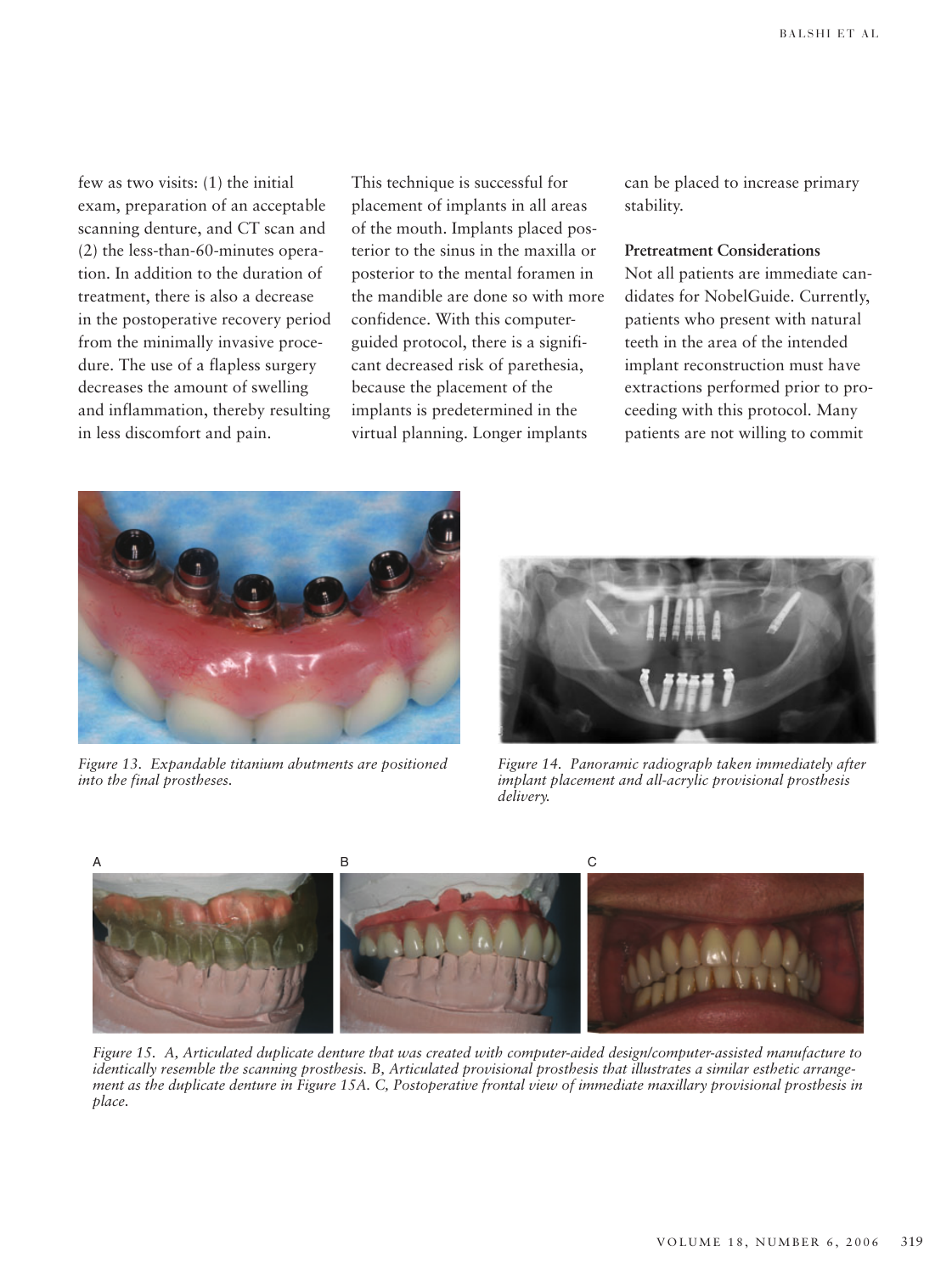to a removable prosthesis from the time between extractions and the guided surgery/fixed prosthesis delivery. These patients, even though they are well educated about the different protocols, will elect for the Teeth in a Day (TIAD) protocol<sup>11,14,19,34</sup> because they will leave the dental practice with a new smile that same day. Other patients who are not immediate candidates for NobelGuide are those with high smile lines. When the alveolar ridge is visible in their smile line, an alveolectomy must be performed in order to move the transition zone of natural and false tissue out of view. These patients will also proceed with the TIAD protocol so that they only encounter one surgical episode.

Excessive soft tissue thickness, usually noted in the posterior maxilla, can present a problem during placement of the surgical template in the mouth. The stainless steel sleeves incorporated into the surgical template are always at a fixed distance from the collar of the implant. If the patient's soft tissue thickness is greater than 8 mm, the surgical template will be forced to compress the soft tissue in those areas, resulting in an inaccurate placement of the surgical template. It is important to remember that the surgical template will have the exact same soft tissue adaptation as the scanning denture. However, if implants are placed too deep in the bone, or the soft tissue

thickness is too great, the stainless steel sleeves will be below the tissue-bearing surface of the surgical template and the accuracy of the guide will be lost. The excess soft tissue needs to be removed prior to the fabrication of the scanning denture and the CT scanning procedure.

# **Scanning Procedures**

The importance of the scanning denture cannot be overemphasized in this protocol. Both the surgical template and the immediate prosthesis are a direct result of the scanning denture. The tissue-bearing surfaces of the scanning denture are the most important aspects that relate to the surgical template. Wellextended buccal flanges will help stabilize the template in the mouth and will also allow for greater flexibility in the horizontal anchor pin placement. The arrangement and esthetics of the teeth and the centric and vertical dimensions of the scanning denture will be transferred to the immediate prosthesis. With these characteristics determined prior to surgery, the ideal placement of implants in relation to the prosthesis can be determined in advance. This will result in optimal screw access positions.

The double-scan technique for the CT protocol is used to obtain the most accurate 3D scene possible for both the patient's bony anatomy and scanning prosthesis. The

program that converts the 2D slices into the 3D scene utilizes the Hounsfield system of relative density.35 Because the Hounsfield units generated for the scanning denture closely resembles that of soft tissue, the second scan of the scanning denture alone allows for the accurate extracting of the prosthesis without incorporating any soft tissue anatomy. This would not be possible with a single CT scan. The gutta-percha points laced in the scanning denture will be in the exact same locations in relationship to each other in both CT scans. These radiopaque markers allow for the fusion bone and prosthesis into the 3D scene.

# **Patient Treatment**

The accuracy of the implant placement with this guided protocol is directly related to the accuracy of fit of the surgical template. This template is expected to have the same soft tissue adaptation as the scanning denture. When administering local anesthesia to the patient, the volume of CCs injected into the soft tissue area will affect the area of the soft tissue anatomy, thereby affecting the accuracy of fit of the surgical template. In order to overcome this clinical scenario, the patient is asked to insert his or her denture back into the mouth and compress. After approximately 10 minutes of light compression, the volume of liquid is driven away from the edentulous area; however,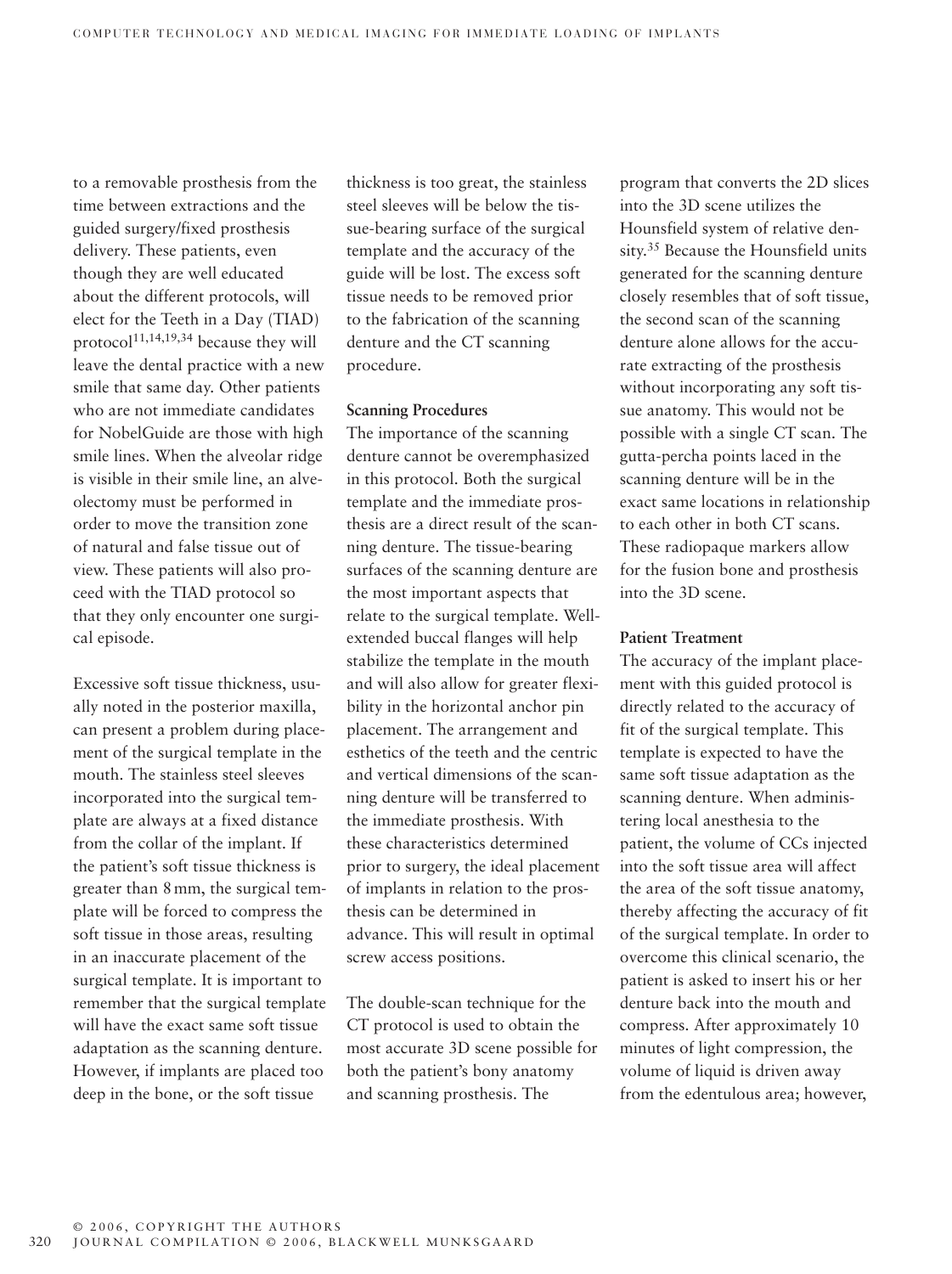the area still remains numb. The surgical template can then be inserted into the mouth with the surgical index and the drilling procedure can begin.

The NobelGuide protocol allows for immediate delivery of either a provisional or definitive restoration. The precision of the system, a function of the CT scanning procedure, can be accurate to one hundredth of a millimeter (0.01 mm). This precision will allow the clinician to deliver a definitive restoration with a Procera milled titanium framework if so desired. The tremendous benefit of delivering the definitive prosthesis is that the patient will receive their "final" set of teeth the same day as the implant placement and will not be required to return for final impression tryins, among other visits.

The authors of this report suggest the delivery of an all-acrylic screwretained provisional prosthesis. Even though the patient is instructed to accept the functional and esthetic arrangement of teeth based on the scanning denture prior to surgery, the patient may still elicit dissatisfaction with the result. With a provisional restoration, it is possible to adapt to the patient's satisfaction; not so with the titanium framework. Osseointegration is also not yet 100% predictable. From research, it is known that the majority of implant failures will

occur in the first months following implant placement. If an implant would fail to integrate, that implant must be removed and the provisional prosthesis can be modified to splint the remaining integrated implants. Once osseointegration is noted both clinically and radiographically, a final prosthetic reconstruction can be delivered.

If the patient is delivered a provisional bridge at the time of surgery and then a definitive restoration several months later, the restorative clinician should retain the provisional prosthesis in storage. If this same patient several years later presented with a fractured crown, the clinician could simply remove the definitive prosthesis and replace it with the provisional prosthesis while laboratory work is being completed to repair the definitive restoration. Directly going to the definitive prosthesis with this protocol eliminates this option for the patient and clinician.

### **Limitations**

The majority of the limitations are in the number of patients who are immediate candidates for the NobelGuide protocol. However, once a patient is deemed acceptable for the protocol, there are only a few limitations that are not considered in conventional implant surgery. Because this protocol uses a surgical template for implant placement, the virtual planning

must consider the proximity of the stainless steel sleeves to one another. In other words, implants are not able to be placed as close together as they can be in conventional placement techniques. There is a minimum requirement of 1.5 mm between each stainless steel surgical sleeve so that the integrity of the surgical template remains and the template does not fracture during the drilling procedure.

Because the orientation of the implant hex is not known until it is physically in place in the bone, the abutment used for this protocol is a nonengaging abutment. At this time, there is only one abutment choice available for each implant platform in the Procera Software. This abutment is a straight abutment. This limits the degree of divergency between any two implants. Although recent developments have been made for nonengaging angulated abutments, these have not been virtually represented into the computer software at this time.

# **Future Considerations**

The NobelGuide protocol allows the clinician to treat patients with dental implants while reducing the amount of bone grafting and sinus lifts procedures. Treatment of the severely atrophic maxilla by utilizing the zygoma and pterygomaxillary regions is a treatment option for all patients. While this guided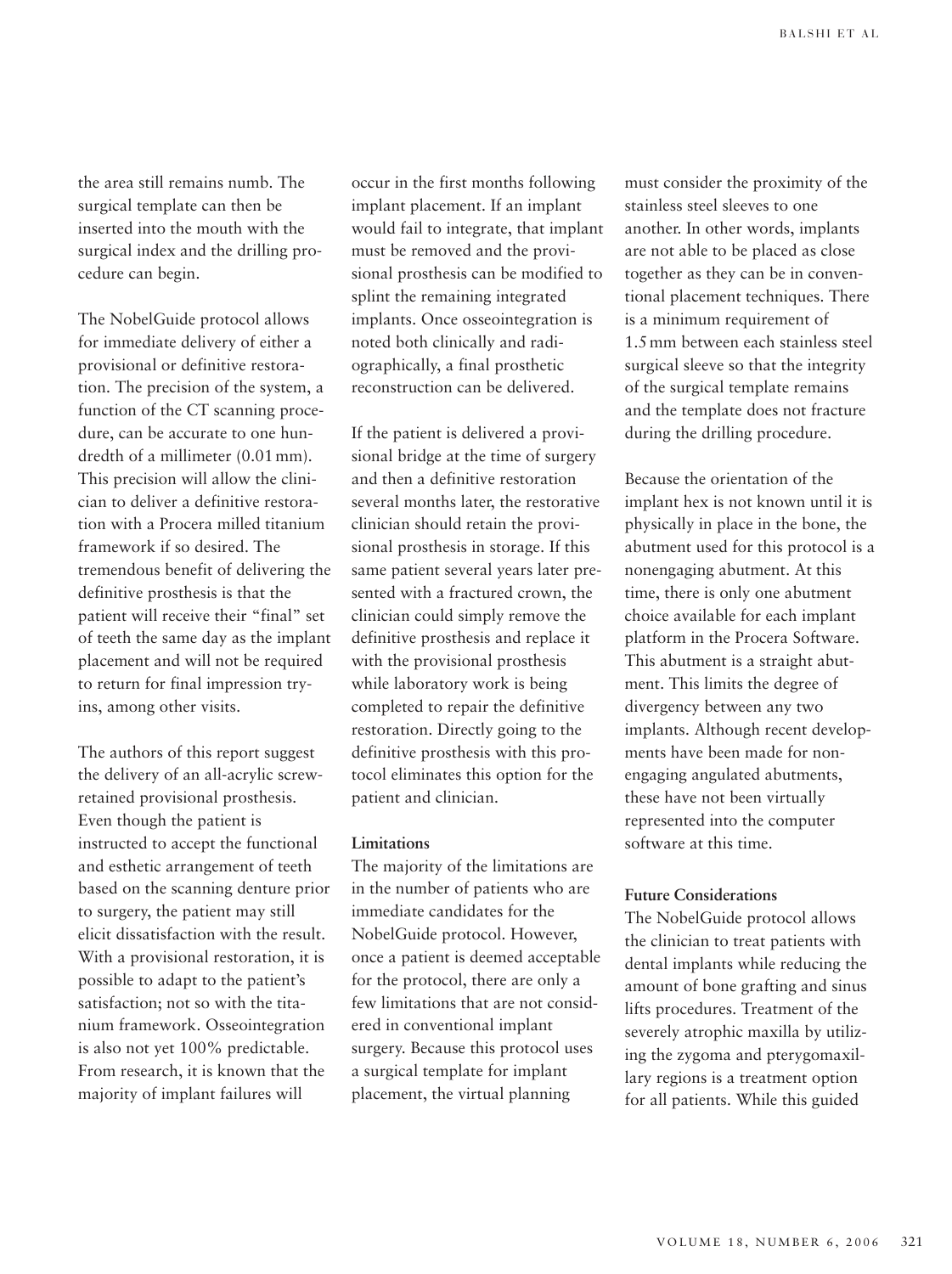protocol can incorporate the use of pterygomaxillary implants,33 surgical templates are not manufactured for cases with zygoma implants at this time.

### CONCLUSION

Identification of the bony anatomy in relation to the teeth prior to surgery allows the clinician to place implants in areas where the implant–bone interface can be maximized and the prosthetic result is optimized. This is a tremendous advantage for both the clinician and the patient. The clinician can provide a treatment plan that reduces the operating time, surgical trauma, and postoperative recovery period from conventional freehand implant surgery, yet maintain a precise, stable, and biomechanically sound outcome. The time saved with this revolutionary procedure is remarkable. There is no secondstage abutment connection surgery, no need for impressions, and no additional clinical or laboratory procedures. The time for the patient is minimum—a single 1-hour procedure versus numerous longer visits following the traditional implant protocols. This is a significant advancement in implant dentistry and prosthodontics and forces an interdisciplinary approach to the treatment of patients.

# ACKNOWLEDGMENTS

The authors do not have any financial interest in the companies whose materials are discussed in this article.

The authors would like to thank the staff at Prosthodontics Intermedica for their kind and very gentle treatment of the patients; Robert Winkelman and the staff of Fort Washington Dental Laboratory for laboratory support; and Christine Raines for her assistance with manuscript preparation.

#### REFERENCES

- 1. Brånemark P-I, Zarb GA, Albrektsson T, eds. Tissue integrated prosthesis. Osseointegration in clinical dentistry. Chicago (IL): Quintessence Publishing Co.; 1985.
- 2. Schnitman P, Wohrle P, Rubenstein J. Immediate fixed prostheses supported by two-stage threaded implants: methodology and results. J Oral Implantol 1990;16:96–105.
- 3. Schnitman P, Wohrle P, Rubenstein J, et al. Ten-year results for Brånemark implants loaded with fixed prostheses at implant placement. Int J Oral Maxillofac Implants 1997;12:495–503.
- 4. Tarnow D, Emtiaz S, Classi A. Immediate loading of threaded implants at stage I surgery in edentulous arches: ten consecutive case reports with 1- to 5-year data. Int J Oral Maxillofac Implants 1997;12:319–24.
- 5. Chiapasco M, Gatti C, Rossi E, et al. Implant-retained mandibular overdentures with immediate loading: a retrospective multicenter study on 226 consecutive cases. Clin Oral Implants Res 1997;8:48–57.
- 6. Brånemark P-I, Engstrand P, Ohrnell L-O, et al. Novum: a new treatment concept for rehabilitation of the edentulous mandible. Preliminary results from a prospective clinical follow-up study. Clin Implant Dent Relat Res 1999;1:2–16.
- 7. Ericsson I, Randow K, Nilner K, Petersson A. Early functional loading of Brånemark dental implants: 5-year clinical follow-up study. Clin Oral Implants Res 2000;2:70–7.
- 8. Gatti C, Haefliger W, Chiapasco M. Implant-retained mandibular overdentures with immediate loading: a prospective study of ITI implants. Int J Oral Maxillofac Implants 2000;15:383–8.
- 9. Wolfinger GJ, Balshi TJ, Rangert B. Immediate functional loading of Brånemark system implants in edentulous mandibles: clinical report of the results of developmental and simplified protocols. Int J Oral Maxillofac Implants 2003;18:250–7.
- 10. Petropoulos VC, Balshi TJ, Balshi SF, Wolfinger GJ. Treatment of a patient with cleidocranial dysplasia using osseointegrated implants: a patient report. Int J Oral Maxillofac Implants 2004;19:282–7.
- 11. Balshi TJ, Wolfinger GJ. A new protocol for immediate functional loading of dental implants. Dent Today  $2001;\!20(9):60-5.$
- 12. Balshi T, Wolfinger G. Immediate loading of Brånemark implants in edentulous mandibles: a preliminary report. Implant Dent 1997;6(2):83-8.
- 13. Vidjak F, Zeichner-David M. Immediateloading dental endosteal implants and the elderly patient. J Calif Dent Assoc 2003;31(12):917–24.
- 14. Balshi TJ, Wolfinger GJ. Immediate placement and implant loading for expedited patient care: a patient report. Int J Oral Maxillofac Implants 2002;17:587–92.
- 15. Andersen E, Haanæs HR, Knutsen BM. Immediate loading of single-tooth ITI implants in the anterior maxilla: a prospective 5-year pilot study. Clin Oral Implants Res 2002;13:281–7.
- 16. Rocci A, Martignonu M, Gottlow J, Rangert B. Immediate function of single and partial reconstructions in the maxilla using Mk IV fixtures. Appl Osseointegration Res 2001;2(1):22–6.
- 17. Chatzistavrou M, Felton DA, Cooper LF. Immediate loading of dental implants in partially edentulous patients: a clinical report. J Prosthodont 2003;12:26–9.
- 18. Balshi TJ, Wolfinger GJ. Immediate loading of dental implants in the edentulous maxilla: case study of a unique protocol. Int J Periodont Rest Dent 2003;23:37–45.